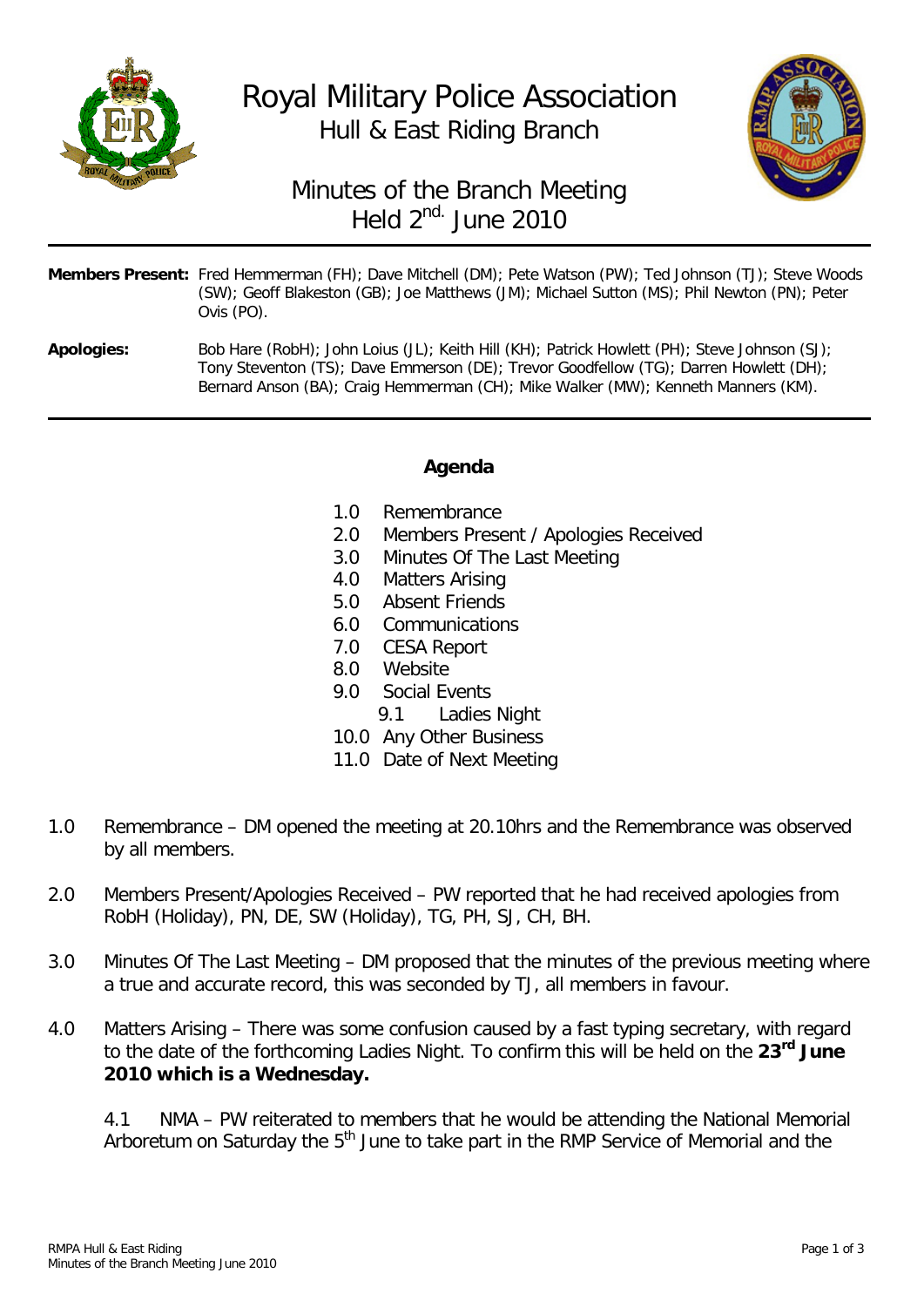rededication of the Military Police Memorial. DM, FH, and Ch reported that they would be unable to attend.

- 5.0 Absent Friends DM reported that TG is not well, KH is also not well. PW reported that he had spoken to KM and that although he was in good health, he didn't feel well enough to attend the meetings. He did offer his photographs to PW so that they could be copied and published on the website.
- 6.0 Communications The Branch had received the following communications:
	- 6.1 PW reported that he had received copies of minutes of both the Trustees Meeting and RMPA Annual General Meeting. PW related various items of relevance to the branch regarding these minutes, namely the details of the next CNECO meeting (DM), RMP now have 8 In-Pensioners at Royal Hospital Chelsea, further details regarding the RMP Memorial Service at NMA and details of a new badge for the Branch Standard Bearer (PW). Any members who want to read these minutes should contact PW so that he can arrange a copy for them.
- 7.0 CESA Report DM reported that he had met up with the organisers for the Armed Forces Day on the 31<sup>st</sup> July 10 – 1<sup>st</sup> Aug 10 to go over the plans for the event. The event is to be held at Hull's East Park and there will be several tents in which Associations can make a display, an area of one of these tents has already been reserved for the Branch.
- 8.0 Website PW reported that there were no further updates.
- 9.0 Social Events
	- 9.1 Ladies Night FH was concerned about the numbers attending the next Ladies Night function on the  $23<sup>rd</sup>$  June and thought that it maybe better to scrap the plans for a Bar-B-Q as this would possibly entail a lot of hard work and organisation for the possibility of only a few members attending (the fact that only 7 members attended this meeting compounded theses thoughts). He suggested that we revert to the tried and tested hot and cold buffet to be provided by the staff at the Humberside Police Club, it was confirmed with the staff that this would be okay at a cost of £3.50 per head. Members present agreed that this would be a better course of action. All members in favour.
	- 9.2 Annual Dinner FH confirmed that tickets for the dinner would be priced at £14.00 per head and would include a four course meal of Tomato Soup, Roast Beef, Black Forrest Gateaux, Cheese & Biscuits and Coffee and Mints. For the first time, live music would be provided by the renowned artist Alf Berry who will play two sets. FH confirmed that tickets will need to be paid for in advance to ensure that members would be attended. PW stated that we where aiming for 60+ to attend this years event and that this would be achievable. FH asked PW to write to the secretary of the NVA to invite their members to attend as they had invited our members in previous years and the NVA would not be having a function this year. PW also stated that an invite would be going out to all of the other RMPA Branches and that Col. Baber would be invited as our guest. DM reported that tickets would be available for the next meeting.